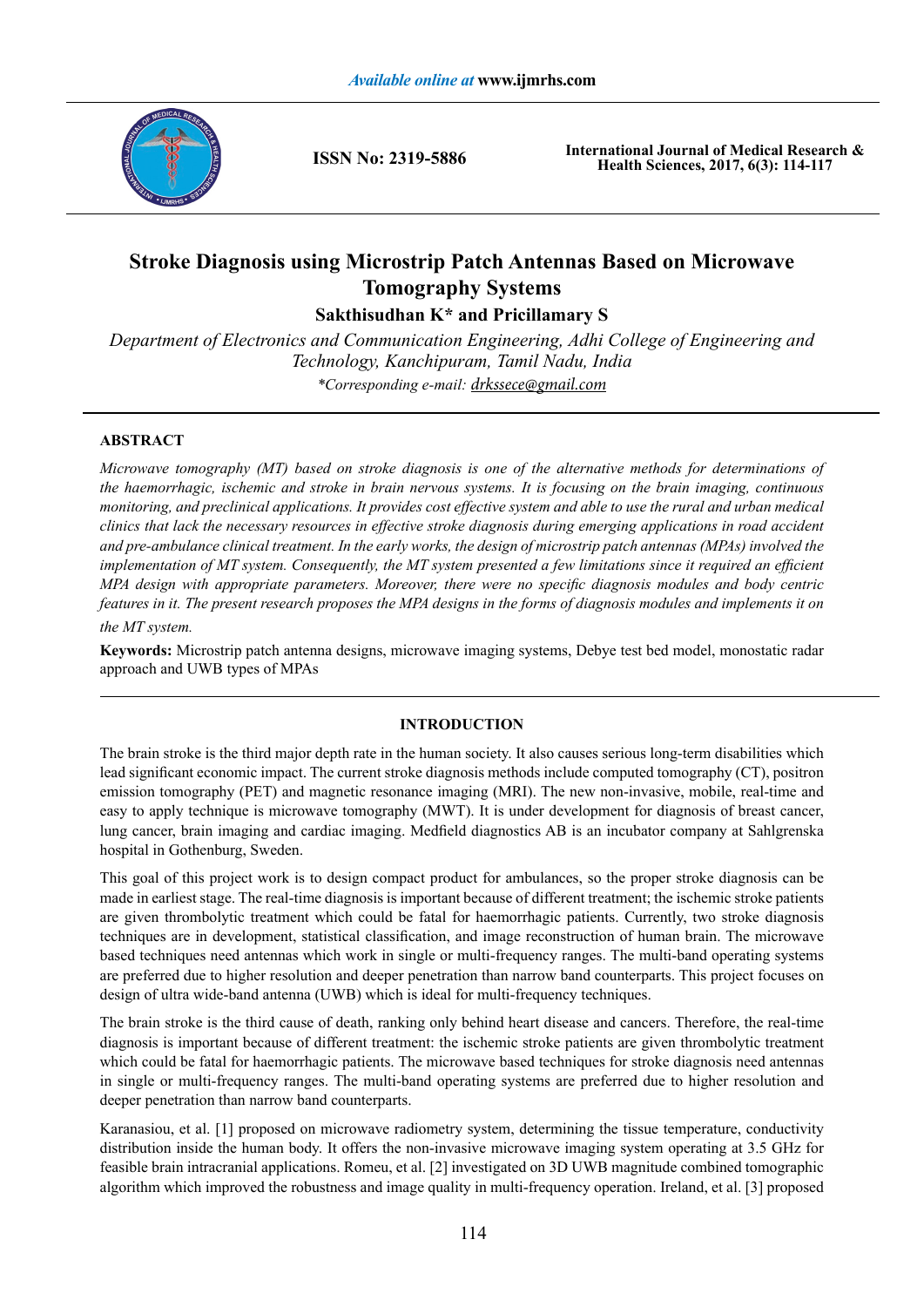wide band microwave imaging for the detection of a haemorrhagic stroke. The time domain function is used to estimate the back-scattered signals which are used in the image reconstruction process. Scapaticci, et al. [4] proposed image strategy based on modified formulation of the linear sampling method and is able to detect the quasi real time monitoring of the disease's evolutions. Semenov, et al. [5] investigated clinical brain imaging techniques. The nonlinear Newton reconstructive imaging method is presented in his work. It provides the deep reconstruction of brain imaging and able to operate multiple frequency ranges. The objective of brain imaging is located inside a high dielectric contrast shield, comprising the skull and CSF. Sudeb Das, et al. [6] proposed to differentiate the abnormal and normal magnetic resonance imaging of human brain which is obtained from support vector mechanism (SVM). In this research work offers the quality of MRI imaging techniques. Sidharath Jain, et al. [7] investigated the back scattered waveform to mapping of human brain using finite domain time difference (FDTD) mathematical modelling.

The above literature survey has been done in the imaging techniques through microwave tomography systems such as soft tissues diagnosis systems. The brain nervous system is able to determine the stroke as much as possible in microwave tomography system. The about literature survey from national authors is familiar interest to research in the following thrust areas, MRI imaging, back scattered wavelet transform, computer tomography based brain imaging systems and MPA design for stroke analysis, survey required. And also in the introduction different types of strokes may be defined. Hence, this article does not reflect from past literature survey.

A novel design of microstrip patch antennas for stroke analysis in the field of medicine diagnosis using microwave tomography systems is presented in this article. The main objective of this article is providing non-invasive, nonionization applications microstrip patch antenna design which operate the Specific Absorption Ratio limitation under (1-10) GHz frequency ranges. The efficient microstrip patch antenna is designed by mathematical modelling. The antenna design is fabricated in monolithic intergraded circuits (MIC) and finally the performance is measured using Agilent microwave analyser with vector network analyzer (VNA-N19997A) and anechoic chamber test bed. It offers the compact size, omnidirectional radiation pattern with significant reduction in the radiation losses. In this antenna prototype makes the layered architecture which includes the ground plane, dielectric layer with significant dielectric constant and conductor plane. It covers wide band frequency ranges for detection of stroke in brain nervous system.

#### **RESEARCH METHODOLOGY**

The MPA prototypes with human head dielectric model have been validated on the existing Debye test beds. The prototype consists of a single transmitter and receiver MPA impressed with the coupling mediums that contact with the equivalent dielectric human head model. It is made up of homogenous dielectric materials. It has an equivalent dielectric constant vis-à-vis human brain nervous organ. The vegetable palm oils (εr=2.75) and the distilled water (εr=78) are selected for lower and higher dielectric constant respectively. Both the coupling materials interact separately with the test bed models. They produce good impedance matching between the ports. They provide the standard resolution of the stages and are described as haemorrhagic-I ( $\leq$ 10% and  $\geq$ 10), ischemic stroke-II ( $\leq$ 20% to 22%), and stroke-III (>22% and >30). These three stages are considered as equivalent dielectric constant of 40-50 for three different asymmetrical dimension structures of 1 cm, 2 cm, 2.5 cm and 3 cm. Similarly, the dielectric head model consists of the wheat flour, sugar and glycerine dielectric materials.

They are considered the equivalent dielectric constants of the brain tissues, skin layers and blood content of the head organ. These three classes of brain dielectric material resolutions are included separately in the homogenous head model for conducting the existing Debye model. The scattering mapping algorithms are then used to determine the cancer resolution stages. The depth of scattered losses in the subtraction algorithm is deeper than the average scattered losses. It may be stated that this test bed gives perfectly determined stroke response and is more reliable with physical distance than the dielectric head model.

The present research works will be concluded, the depth of stroke have been detected using the existing Debye based test beds, coverage and vector dimensional parameters will be detected using monostatic radar approach and the pictorial image information about the haemorrhagic, ischemic and stroke will be analyzed using MVDR beamforming algorithms. The proposed targets of head resolution stages are more efficient than the existing diagnosis systems such as PET, CT, MRI and XRM. Finally, the present research concludes that the proposed the MPAs fabricate prototypes are suitable for stroke detection in UWB based MWT system.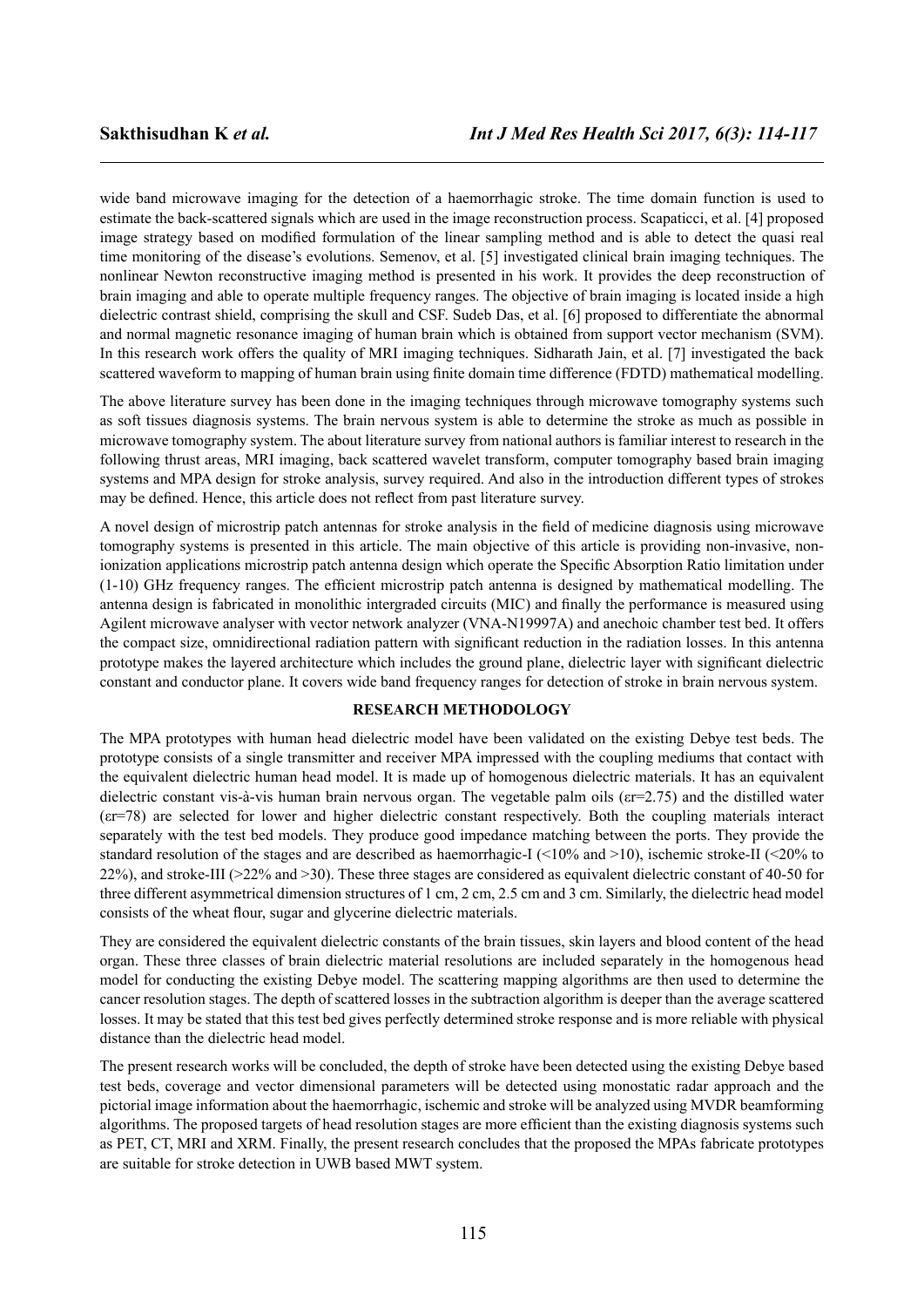The presented research work is designed for detecting the haemorrhagic, ischemic and stroke located in the brain nervous. The strokes are analyzed numerically as,

- 1) The depths of haemorrhagic, ischemic and stroke are presented in the brain nervous system is investigated with help of the proposed MPAs using the existing Debye based MPAs prototypes.
- 2) The coverage and vector dimensions of haemorrhagic, ischemic and stroke are located in the brain nervous system which is examined with the help of the proposed MPAs prototypes using the monostatic radar approach.
- 3) Finally, the present research extends to the determination of the stroke resolution stages using Minimum Variance Distortion Less Response (MVDR) beamforming algorithms.

This algorithm optimizes the weighted variable of direction of arrival (DOA) signals of the transceiver MPTs prototype with respect to the dielectric equivalent strength of the head model. Therefore, these test beds provide the sample pictorial representation of the target of brain nervous presented in the DOA of power spectral density (PSD) of the proposed MPTs prototypes. The horizontal slice lines appear in the DOA of PSD in the after beamforming algorithm. Hence, the sample pictorial representation is more efficient than the existing diagnosis methods such as MRI, XRM, PET and CT.

A novel technique for stroke diagnosis on brain nervous systems is proposed to this proposal. The advantage of using this method comes from the fact that it can be easily used for treatment planning with both sinusoidal and UWB pulse regimes. Moreover, the speed of the method is independent of the number of antennas, which makes the whole approach attractive to clinical use. In order to validate the feasibility of the proposed approach, the prototype is consisting of an antenna applicator and a wide band multi-channel system to steer it. In present stage, the clinical system for treatment tumours of head and neck (H&N) is under development. Due to the dismal prognosis of patients with advanced carcinomas in H&N accompanied by side effects of current methods, there is considerable clinical need for such a system. The current emphasis is on the development of UWB antenna applicator which provides safe and comfortable treatment.

In this proposed system will upgrade into a clinical prototype that will be used for stroke tests of patients. This proposed project is reconstructing images it has become clear that it is essential to base the image reconstruction algorithm on an accurate three-dimensional electromagnetic model of the antenna array. This will unfortunately make the computational burden very large. Earlier work with two-dimensional models is significantly more computational efficient but instead unable to generate images of sufficient accuracy and detail level. The test bed results obtained in this project proposal will be very valuable also in this research projects based on microwave technology.

#### **CONCLUSION**

The performance of the clinical system will be firstly examined on anthropomorphic phantoms. After successful evaluation, the similar microwave tomography (MWT) system is available for breast cancer detection application in Phase I. Patient Study at Sahlgrenska university hospital. In this proposed UWB antennas for detection of cancer tumours and also detection of tumours around antenna pattern. Finally, the cancer tumour will be obtained from imaging techniques. This similarity of cancer imaging is used in stroke diagnosis system and brain nervous image communicate through telemetry systems for health care applications. The stroke detection system will provide a way to improve the detection of haemorrhagic, ischemic and stroke. Whether it will replace or complement the MRI used today remains to be seen after the clinical evaluations. This examination will be painless, cost effective and the patient will not be exposed to ionizing radiation.

#### **REFERENCES**

[1] Karanasiou, Irene S., and Nikolaos K. Uzunoglu. "Development and feasibility study of a functional brain passive microwave tomography system." *URSI 2004 Proceedings* (2004): 1194-1196.

[2] Romeu, J., et al. "3D UWB magnitude-combined tomographic imaging for biomedical applications. algorithm validation." *Radioengineering* (2011).

[3] Ireland, David, and Marek E. Bialkowski. "Microwave head imaging for stroke detection." *Progress In Electromagnetics Research M* 21 (2011): 163-175.